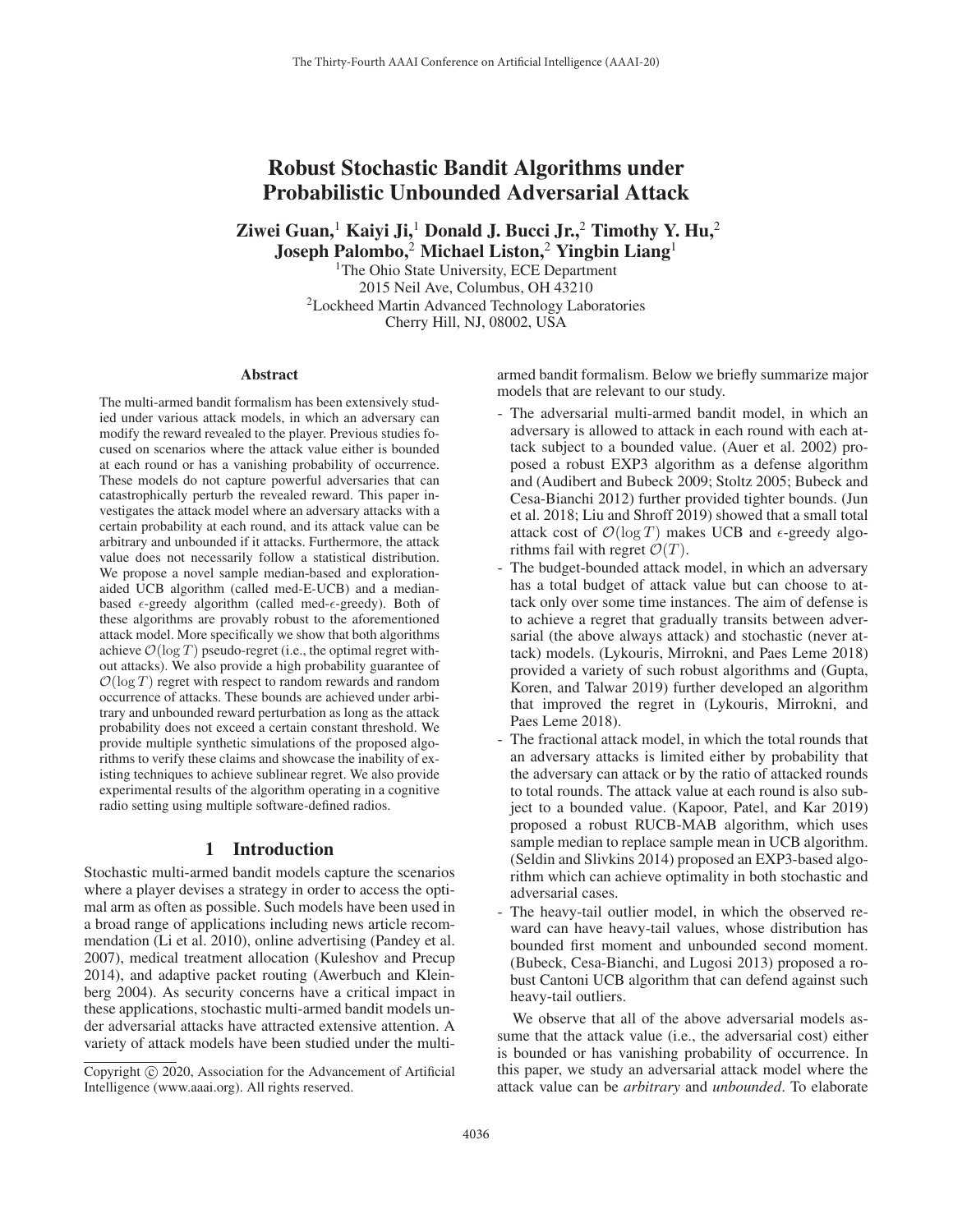further, *an arbitrary attack value* allows flexible and adaptive attack strategies, which may not follow a probabilistic distribution. *Unboundedness* allows arbitrarily large attack values to occur with constant probability. Under such an attack model, it is impossible to defend if the adversary can attack at each round. Thus, we assume that the adversary attack with a fixed probability  $\rho$  at each round (as justified in (Kapoor, Patel, and Kar 2019; Altschuler, Brunel, and Malek 2019)).

Such an attack model turns out to be quite challenging due to arbitrary and unbounded attack values. As we demonstrate in Section 5, the existing popular (robust) algorithms fail to defend, even when attack values are not substantially large all the time. These algorithms include (a) vanilla UCB and  $\epsilon$ -greedy, which are mean-based and clearly are vulnerable under arbitrarily large attack; (b) EXP3, designed to succeed typically under bounded attack values; (c) Cantoni UCB for heavy-tail bandit (Bubeck, Cesa-Bianchi, and Lugosi 2013), which requires large valued outliers to occur with asymptotically small probability; (d) RUCB-MAB (Kapoor, Patel, and Kar 2019), also designed to succeed typically under bounded attack values.

The contribution of this paper lies in proposing two novel robust median-based bandit algorithms to defend from arbitrary and unbounded attack values, and furthermore developing sharp bounds of their regret performance.

### 1.1 Our Contributions

We summarize our contributions as follows.

- We propose a novel median-based exploration-aided UCB algorithm (med-E-UCB) by incorporating a diminishing number of periodic exploration rounds. In contrast to RUCB-MAB in (Kapoor, Patel, and Kar 2019) (which directly replaces sample mean in vanilla UCB by sample median), our med-E-UCB adds a small amount of exploration, which turns out to be critical for maintaining logarithmic regret. We further propose a median-based  $\epsilon$ -greedy algorithm (med- $\epsilon$ -greedy), for which logarithmic regret is achieved without additional exploration.
- For both med-E-UCB and med- $\epsilon$ -greedy, we show that, even under arbitrary and unbounded attacks, they achieve an optimal  $\mathcal{O}(\log T)$  pseudo-regret bound for no attack scenarios, as long as the attack probability  $\rho$  does not exceed a certain constant threshold. This allows the number of attacks to scale linearly. We also provide a highprobability analysis with respect to both the randomness of reward samples and the randomness of attacks, so that  $\mathcal{O}(\log T)$  regret is guaranteed under almost all trajectory.
- We develop a new analysis mechanism to deal with the technical challenge of incorporating the sample median into the analysis of bandit problems. Direct use of the existing concentration bounds on the sample median does not provide a guarantee of  $\mathcal{O}(\log T)$  regret for our algorithms. In fact, it turns out to be nontrivial to maintain the concentration of sample median (which requires sufficient exploration of each arm) and at the same time best control the exploration to keep the scaling of the regret at the  $\mathcal{O}(\log T)$  level. Such an analysis provides insight for us to design exploration procedure in med-E-UCB.

• We provide the synthetic demonstrations and experimental radio results from a realistic cognitive radio setting that demonstrate the robustness of the proposed algorithms and verify their  $\mathcal{O}(\log T)$  regret under large valued attacks. We demonstrate in both sets of experiments that existing algorithms fail to achieve logarithmic regret under the proposed attack model.

All the technical proofs of the theorems in the paper can be found in the full version of this work posted on arXiv.

# 1.2 Related Works

Stochastic vs adversarial multi-armed bandit. Under an adversarial bandit model where attacks occur at each round, (Jun et al. 2018; Liu and Shroff 2019) showed that UCB and  $\epsilon$ -greedy fail with regret of  $\mathcal{O}(T)$  while sustaining only a small total attack cost of  $\mathcal{O}(\log T)$ . Then, (Bubeck and Slivkins 2012; Seldin and Slivkins 2014; Auer and Chiang 2016; Seldin and Lugosi 2017; Zimmert and Seldin 2019; Gupta, Koren, and Talwar 2019) designed robust algorithms √ that achieve  $\mathcal{O}(\sqrt{T})$  regret for an adversarial bandit and  $\mathcal{O}(\log T)$  for stochastic bandit without attack. Furthermore, (Lykouris, Mirrokni, and Paes Leme 2018; Gupta, Koren, and Talwar 2019) provided robust algorithms and characterized the regret under the model where the fraction of attacks ranging from always-attacking to never-attacking. (Kapoor, Patel, and Kar 2019) proposed a median-based UCB algorithm, and derived the same type of regret for a similar but probabilistic model, where the adversary attacks at each round with a certain probability. Other similar intermediate models were also studied in (Zimmert and Seldin 2019), where either the ratio of attacked rounds to total rounds or the value of attacks are constrained. All these studies assume a bounded range for the attack value at each round, whereas our study allows arbitrary and unbounded attack values.

(Bubeck, Cesa-Bianchi, and Lugosi 2013) proposed Cantoni UCB algorithm for a heavy-tail bandit, and showed that the algorithm can tolerate outlier samples. Though their heavy-tail distributions allow outliers to occur with fairly high probability as compared to sub-Gaussian distributions, our adversarial model is much more catastrophic. It allows the attack distribution to have an unbounded mean, whereas the heavy-tail distribution still requires a finite mean and certain higher order moments. For example, under our attack model, an adversary can attack only the optimal arm with probability  $\rho$  by subtracting a sufficiently large constant c, so that the optimal arm no longer has the largest sample mean. Consequently, Cantoni UCB fails with the regret increasing linearly with T. The experiment in Section 5 also shows that Cantoni UCB fails under our attack model.

Median-based robust algorithms. The sample median is well known to be more robust than the sample mean in statistics (Tyler 2008; Zhang, Chi, and Liang 2016). Hence, the sample median has been used in a variety of contexts to design robust algorithms in multi-armed bandit problems (Altschuler, Brunel, and Malek 2019), parameter recovery in phase retrieval (Zhang, Chi, and Liang 2018), and regression (Klivans, Kothari, and Meka 2018). In this paper, the analysis methods are novel and we provide high probability guarantees of  $\mathcal{O}(\log T)$  regret (rather than just in average).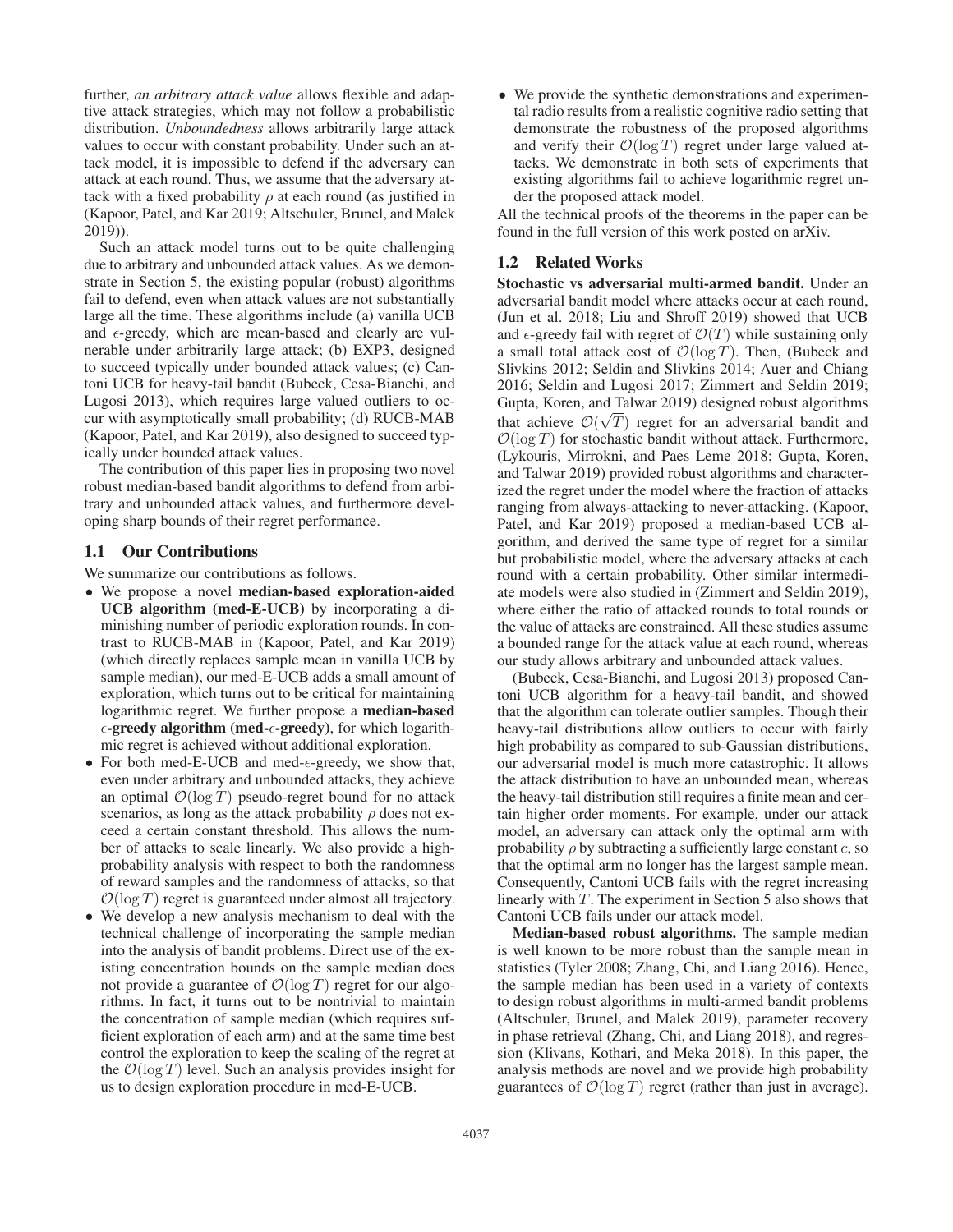We also note that the RUCB-MAB (Kapoor, Patel, and Kar 2019) directly replaces the sample mean by the sample median in UCB, which as shown in Section 5 fails to defend against arbitrary and unbounded attack.

# 2 Problem Formulation

Consider a  $K$ -armed bandit, where each arm  $i$  exhibits a stationary reward distribution with a cumulative probability distribution function (CDF)  $F_i$  and mean  $\mu_i$ . Denote the arm with the maximum mean reward as  $i^*$ , and assume that it is unique. Let  $\mu^* = \mu_{i^*}$  represent the maximum mean reward and  $\Delta_i = \mu^* - \mu_i$  for all  $i \neq i^*$ . Throughout the paper, we assume that  $\mu_i$  for  $i = 1, ..., K$  are fixed constants and do not scale with the number of pulls T.

At each round t, the player can pull any arm,  $i \in$  $\{1, ..., K\}$ . Then the bandit generates a reward  $\ddot{X}_{i,t}$  according to the distribution  $F_i$ .

There exists an adversary, who decides to attack with probability  $0 < \rho < 1$ , independently of the history of arm pulls by the player. If the adversary attacks, it adds an attack value  $\eta_t$  to the reward so that the player observes a perturbed reward  $X_{i,t} = X_{i,t} + \eta_t$ ; If the adversary does not attack, the player observes a clean reward  $X_{i,t} = \tilde{X}_{i,t}$ . That is,

$$
X_{i,t} = \begin{cases} \tilde{X}_{i,t} + \eta_t, & \text{with probability } \rho; \\ \tilde{X}_{i,t}, & \text{with probability } 1 - \rho. \end{cases}
$$
 (1)

We emphasize that in our attack model, with a constant probability  $\rho > 0$ , the attack value  $\eta_t$  can be arbitrarily large. Furthermore, the realizations of  $\eta_t$  do not follow any statistical model, which is much more catastrophic than the typical heavy-tail distributions(Bubeck, Cesa-Bianchi, and Lugosi 2013). Since attack values can be arbitrary, our attack model allows the adversary to *adaptively* design its attack strategy based on reward history and distributions, as long as it attacks with probability  $\rho$ .

For a bandit algorithm, we define the *pseudo-regret* as

$$
\bar{R}_T = \mu^* T - \mathbb{E}\left[\sum_{t=1}^T \mu_{I_t}\right],\tag{2}
$$

where  $I_t$  denotes the index of the arm pulled at time t, and the expectation is over both stochastic rewards as well as the random occurrence of attacks. It measures how the reward obtained by the algorithm deviates from that received by the optimal strategy in expectation. Furthermore, in practical adversarial scenarios, it is of great interest to characterize the regret in reward trajectory. Thus, we define the following stronger notion of the *regret*

$$
R_T = \mu^* T - \sum_{t=1}^T \mu_{I_t}.
$$
 (3)

Here,  $R_T$  is a random variable with respect to the random occurrence of attacks and reward values, and in general is a function of attack values.

The goal of this paper is to design algorithms that minimize the pseudo-regret and more importantly minimize the regret with high probability. More importantly, the latter condition guarantees robust operation over almost all reward trajectories.

Notations: For a given cumulative distribution function (CDF) F, we define its generalized p-quantile (where  $0 <$  $p < 1$ ) function as  $\theta_p(F) = \inf\{x \in \mathbb{R} : F(x) \geq p\}.$ For a sample sequence  $\{x_i\}_{i=1}^m$ , let  $\hat{F}$  be its empirical dis-<br>tribution. Then let  $\theta$  ( $\{x_i\}_{i=1}^m$ ) be the g quantile of  $\hat{F}$  i.e. tribution. Then let  $\theta_p(\lbrace x_i \rbrace_{i=1}^m)$  be the *p*-quantile of  $\hat{F}$ , i.e.,  $\theta_p({x_i}_{i=1}^m) = \theta_p(\hat{F})$ . If  $p = 1/2$ , we obtain the median of the sequence given by med $({x_i}_{i=1}^m) = \theta_{f_i(g)}({x_i}_{i=1}^m) =$ the sequence given by  $\text{med}(\{x_i\}_{i=1}^m) := \theta_{1/2}(\{x_i\}_{i=1}^m) =$  $\theta_{1/2}(F)$ .

We use  $\mathcal{N}(\mu, \sigma^2)$  to denote a Gaussian distribution with mean  $\mu$  and variance  $\sigma^2$ , and use  $\Phi(\cdot)$  to denote the CDF of the standard Gaussian distribution  $\mathcal{N}(0, 1)$ .

In this paper,  $\lceil \cdot \rceil$  denotes the nearest bigger integer,  $\lceil \cdot \rceil$ denotes the nearest smaller integer, and  $[K]$  represents the set  $\{1, 2, ..., K\}$ . Furthermore,  $y = \mathcal{O}(f(x))$  represents that there exists constants  $M > 0, \zeta > 0$  such that  $y \leq Mf(x)$ for all  $x \ge \zeta$ . And  $\log(\cdot)$  denotes the natural logarithm with the base  $e$ . For a differentiable function  $f$ , we write its derivative as f .

# 3 Median-based and Exploration-aided UCB

In this section, we first propose a median-based UCB algorithm, and then show that such an algorithm can defend against the attack model described in Section 2.

### 3.1 Algorithm Overview

We begin by explaining why direct replacement of sample mean by sample median in UCB (Kapoor, Patel, and Kar 2019) cannot defend against large attack values. Consider a catastrophic attack scheme that our attack model allows, where the adversary sets  $\eta_t = -\infty$  or a significantly large negative value in the case when the player pulls the optimal arm, and  $\eta = 0$  otherwise. Then, the first time that the player pulls the optimal arm, the adversary attacks with a positive probability  $\rho > 0$ , resulting in the value of med<sub>i\*</sub> (t) +  $\sqrt{\frac{\omega \log t}{T_j(t)}}$  being  $-\infty$ , where med<sub>i\*</sub> (t) denotes the sample median of the rewards received by arm  $i^*$  up to time t. Consequently, the optimal arm will never be pulled in the future, and hence the regret grows linearly with T. The primary reason that median-based vanilla UCB fails in such a case is due to insufficiently enforced exploration for each arm. That is, the sample median can fail with only one catastrophic sample if there are not enough samples. On the other hand, if there are further enforced explorations to pull the optimal arm, the sample median can eventually rule out outlier attack values since such an attack occurs only probabilistically and not all the time. The above understanding motivates us to design an exploration-aided UCB algorithm, and then incorporate the sample median to defend against large attack values. We call this algorithm med-E-UCB and describe it formally in Algorithm 1. This idea is illustrated in Figure 1, where we divide the pulling rounds into blocks. Each block consists of G rounds, where  $G \geq Kb \log G$  and  $b > 0$  is an arbitrary constant. During the first block (i.e.  $k = 0$ ), the size of pure exploration round is fixed at  $b \log G$ pulls per arm. Except for the first block, at the beginning of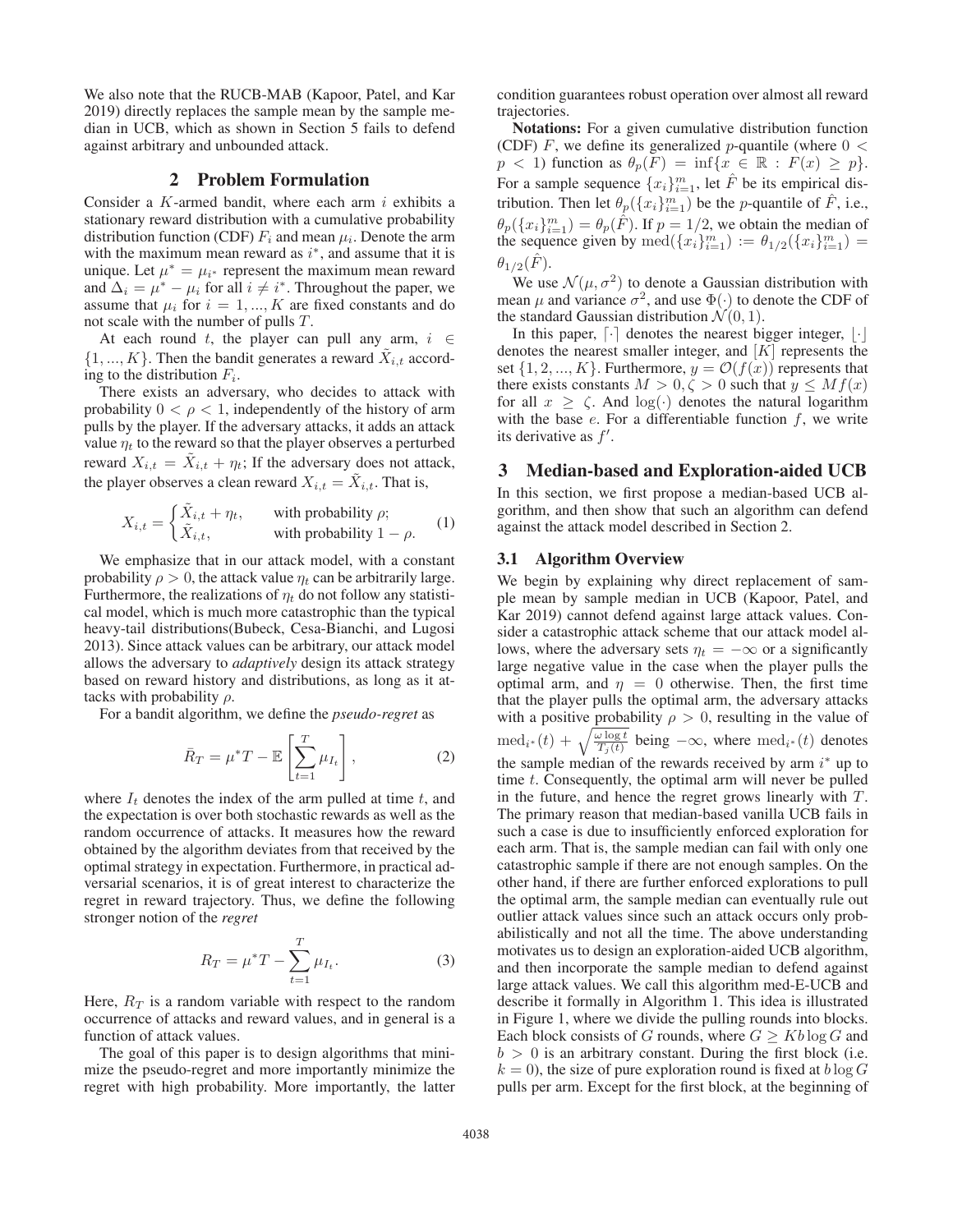

Figure 1: An illustration of med-E-UCB scheme, where the blue blocks denote the pure exploration rounds and the white blocks denote the UCB rounds.

each block, say block  $k$ , each arm is approximately explored  $b \log \frac{k+1}{k}$  rounds. As a result, each arm is guaranteed to have been pulled  $b \log((k+1)G)$  times at block k. So that pure exploration does not significantly affect the regret.

### Algorithm 1 med-E-UCB

**Input:** Number of arms  $K$ , group size  $G$ , exploration parameters  $b, \omega$ , and total rounds T.

1: Initialization: for the first  $K \lceil b \log G \rceil$  rounds, pull each arm  $\lceil b \log G \rceil$  times.

2: **for** 
$$
t = K \lceil b \log G \rceil + 1, ..., T
$$
 **do**  
\n3:  $k = \lfloor \frac{t}{G} \rfloor$ ;  
\n4: **if**  $kG + 1 \le t \le kG + K(\lceil b \log(k+1)G \rceil - \lceil b \log kG \rceil)$  **then**  
\n5: Pure Exploration:  
\n $I_t = \lceil \frac{t - kG}{\lceil b \log(k+1)G \rceil - \lceil b \log kG \rceil} \rceil$ ;  
\n6: **else**  
\n7: UCB round:  
\n $I_t = \arg \max_{j} \left\{ \text{med}_j(t-1) + \sqrt{\frac{\omega \log t}{T_j(t-1)}} \right\}$ ,  
\n8: **end if**  
\n9: **end for**

### 3.2 Analysis of Regret

In this subsection, we analyze the regret of med-E-UCB. The distributions associated with the arm are not necessarily Gaussian, and need only satisfy the following assumption.

Assumption 1. *There exists a constant* s*, such that*  $\theta_{\frac{1}{2}-s}(F_{i^*}) > \theta_{\frac{1}{2}+s}(F_j)$  for all  $j \neq i^*$ . Moreover,  $F_i(\cdot)$ *is differentiable for all*  $i \in [K]$ , *and there exist constants*  $l > 0$  and  $\xi > 0$ , such that

$$
\inf\{F'_{i^*}(x): \theta_{\frac{1}{2}-s}(F_{i^*})-\xi < x < \theta_{\frac{1}{2}-s}(F_{i^*})\} \ge l \;,
$$

*and for all*  $j \neq i^*$ 

$$
\inf\{F'_j(x): \theta_{\frac{1}{2}+s}(F_j) < x < \theta_{\frac{1}{2}+s}(F_j) + \xi\} \ge l.
$$

The above assumption essentially requires that the median of the optimal arm and the median of the non-optimal arms have gaps such that the optimal arm can stand out statistically. This assumption further requires that the probability density within a ξ-neighborhood of the median to be lowerbounded by a positive  $l$  in order to guarantee a good concentration property. Clearly, Gaussian distributions satisfy Assumption 1.

**Lemma 1** (Sample median concentration bound). Let  $X_i =$  $X_i + \eta_i, i = 1, \ldots, n$  *be n* attacked data samples, where  $X_i, i = 1, \ldots, n$  are original (i.e., un-attacked) data samples *i.i.d. drawn from the distribution with CDF F. The*  $\eta_i$ *'s are unbounded attack values. If*  $\sum_{i=1}^{n} 1 \{ \eta_i \neq 0 \} \leq s \cdot n$  *holds* for a constant  $s \in (0, 1)$  then for any  $a, b > 0$  we have *for a constant*  $s \in (0,1)$ *, then for any*  $a, b > 0$ *, we have* 

$$
\mathbb{P}\left(\text{med}\left(\{X_i\}_{i=1}^n\right) - \theta_{\frac{1}{2}-s}(F) \leq -a\right) \leq \exp\left(-2np_1^2\right),
$$
  

$$
\mathbb{P}\left(\text{med}\left(\{X_i\}_{i=1}^n\right) - \theta_{\frac{1}{2}+s}(F) \geq b\right) \leq \exp\left(-2np_2^2\right),
$$
  
where  $p_1 = \frac{1}{2} - s - F(\theta_{\frac{1}{2}-s}(F) - a),$  and  $p_2 = F(\theta_{\frac{1}{2}+s}(F) + b) - \frac{1}{2} - s.$ 

 $(\theta_{\frac{1}{2}+s}(F) + b) - \frac{1}{2} - s.$ <br>Using Lemma 1, we obtain the following regret bounds for med-E-UCB.

Theorem 1. *Consider the stochastic multi-armed bandit problem as described in* (1)*. Suppose Assumption 1 holds. Further assume that the attack probability*  $\rho < s$ , total num*ber of rounds*  $T > G$ ,  $b \ge \max\{\frac{\omega}{\xi^2}, \frac{2}{(\xi-\rho)^2}\}$  and  $\omega \ge \frac{2}{l^2}$ .<br>Then the pseudo-regret of med E UCB satisfies *Then the pseudo-regret of med-E-UCB satisfies*

$$
\bar{R}_T \le \sum_{j=1, j\neq i^*}^{K} \Delta_j b \log(2T) + \sum_{j=1, j\neq i^*}^{K} \Delta_j \left( \frac{4\omega \log T}{(\theta_{\frac{1}{2}-s} (F_{i^*}) - \theta_{\frac{1}{2}+s} (F_j))^2} \right) + \sum_{j=1, j\neq i^*}^{K} \Delta_j (2 + \frac{2\pi^2}{3}).
$$

*For constant*  $K$ *,*  $\Delta_i$ *, b and*  $\omega$ *,*  $\overline{R}_T = \mathcal{O}(\log(T))$ *.* 

Theorem 1 implies that med-E-UCB achieves the best possible pseudo-regret bound under the attack-free model (Lai and Robbins 1985). Considering that the number of attacks can scale linearly with the total number of pulling rounds and attack values can be unbounded and arbitrary, Theorem 1 demonstrates that med-E-UCB is robust algorithm against very powerful attacks.

Furthermore, we establish a stronger *high-probability* guarantee for the regret of med-E-UCB with respect to both the randomness of attack occurrence and rewards.

Theorem 2. *Suppose Assumption 1 holds. Assume that the attack probability*  $\rho < s$ *, total number of rounds*  $T > G$ *,*  $b \ge \max\{\frac{\omega}{\xi^2}, \frac{2}{(s-\rho)^2}\}\$  and  $\omega \ge \frac{3.5}{l^2}$ . Then, with probabil-<br>its at least 1.  $\delta$  with respect to the randomness of attack *ity at least* 1 − δ *with respect to the randomness of attack occurrence and rewards, the regret of med-E-UCB satisfies*

$$
R_T \leq \sum_{j=1, j\neq i^*} \Delta_j b \log(2T)
$$
  
+ 
$$
\sum_{j=1, j\neq i^*} \Delta_j \left( \frac{4\omega \log T}{(\theta_{\frac{1}{2}-s} (F_{i^*}) - \theta_{\frac{1}{2}+s} (F_j))^2} \right)
$$
  
+ 
$$
\sum_{j=1, j\neq i^*} \Delta_j \left( e \left( \frac{bK}{2\delta} \right)^{\frac{1}{4}} + \frac{2K}{\delta} + 3 + \frac{\pi^2}{3} \right).
$$

*For constant*  $K, \Delta_j$ *, b and*  $\omega$ *,*  $R_T = \mathcal{O}(\log T + \frac{1}{\delta})$ *.*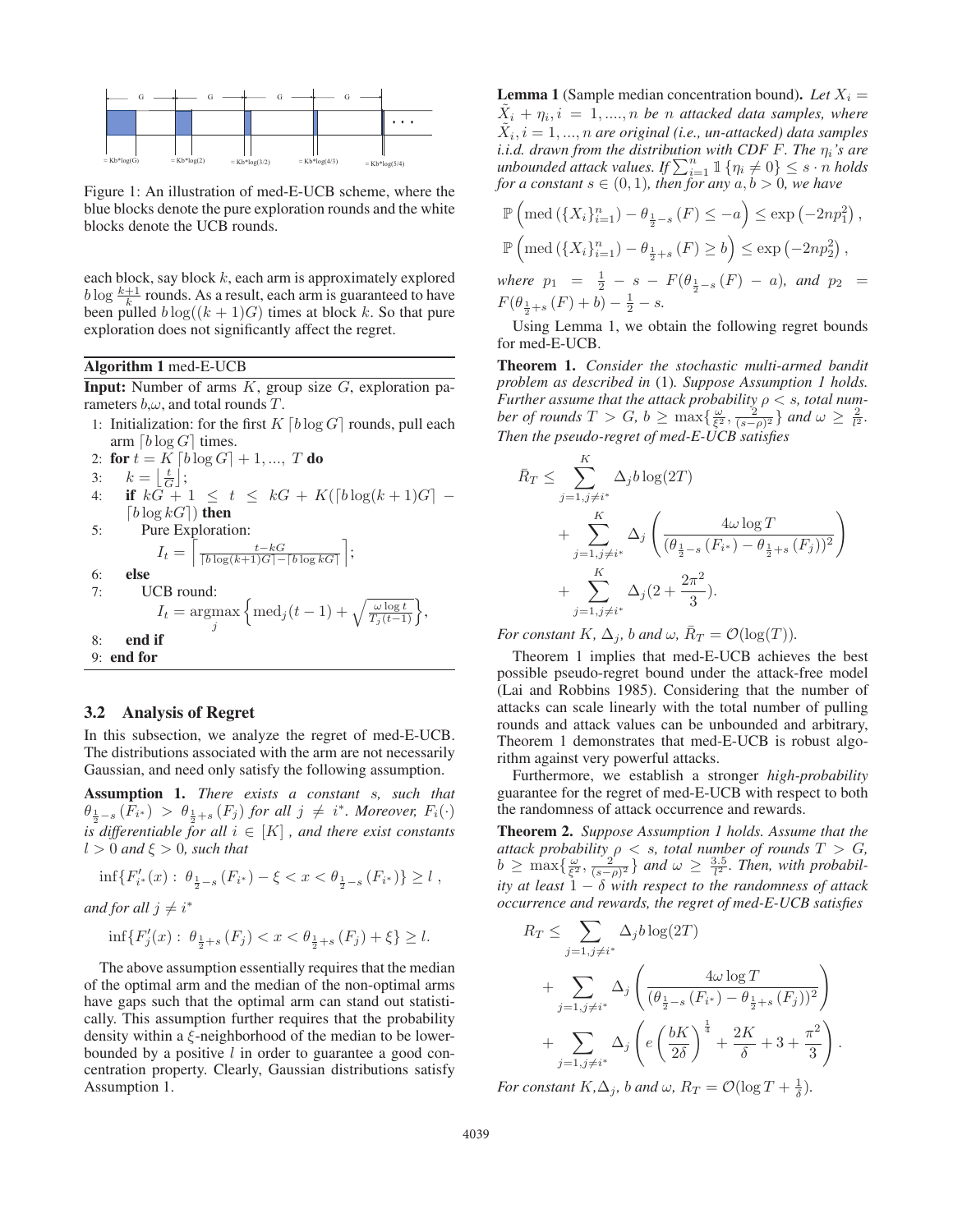In practice, the high-probability result as Theorem 2 is much more desirable. In such a case, we would like the guarantee of successful defense for almost all realizations of the attack (i.e., with high probability) rather than an on-average performance which does not imply what happens for each attack realization.

Theorems 1 and 2 readily imply the following corollary for Gaussian distributions. To present the result, let the ith arm be associated with  $\mathcal{N}(\mu_i, \sigma^2)$ . Further let  $\Delta_{min} :=$ min i≠i\*<br>क∠  $\{\mu^* - \mu_i\}$ , and  $l = \frac{1}{\sqrt{2\pi\sigma^2}} \exp\left(-\frac{(\Delta_{min}+4)^2}{32\sigma^2}\right)$  , where  $\Phi(\cdot)$  denotes the CDF of  $\mathcal{N}(0, 1)$ .

Corollary 1. *Suppose each arm corresponds to a Gaussian distribution. Suppose*  $\rho < \Phi(\frac{\Delta_{min}}{4\sigma}) - \frac{1}{2}$ ,  $b \ge \max\{\omega, \frac{2}{(\Phi(\Delta_{min}/(4\sigma))-1/2-\rho)^2}\}$ , and  $\omega \ge \frac{2}{l^2}$ . Then, the *pseudo-regret of med-E-UCB satisfies*  $\bar{R}_T = \mathcal{O}(\log T)$ . *And, with probability at least*  $1 - \delta$  *with respect to the randomness of both attacks and rewards, the regret of med-E-UCB satisfies*  $R_T = \mathcal{O}\left(\log(T) + \left(\frac{1}{\delta}\right)^{\frac{1}{4}}\right)$ .

# 4 Median-based  $\epsilon$ -greedy

In this section, we propose a robust  $\epsilon$ -greedy algorithm based on the sample median, and show that it is robust to defend against the adversarial attack described in Section 2. This algorithm is helpful to compare with med-E-UCB to illustrate that under unbounded attacks med-E-UCB is more exploration-efficient.

### 4.1 Algorithm Overview

We propose an  $\epsilon$ -greedy algorithm that incorporates the sample median to defend against adversarial attacks. We call the algorithm med- $\epsilon$ -greedy and describe it formerly in Algorithm 2. Compared with the standard  $\epsilon$ -greedy algorithm, the med- $\epsilon$ -greedy algorithm replaces the sample mean by the sample median. In addition, the exploration parameter  $c$ needs to be appropriately chosen to provide sufficient exploration to guarantee the concentration of the sample median.

Algorithm 2 med- $\epsilon$ -greedy

**Input:** Number  $K$  of arms, total number of  $T$  pulling, and exploration parameter c.

1: Initialization: pull each arm  $[c]$  times.

- 2: for  $t = [c]K + 1, ..., T$  do
- 3: Pull arm

$$
I_t = \begin{cases} \operatorname{argmax}_{j} \{\operatorname{med}_j(t-1)\}, & \text{w.p. } 1 - \frac{cK}{t} \\ \text{Uniformly pick an arm from 1 to K, w.p. } \frac{cK}{t} \end{cases}
$$

 $4<sup>+</sup>$  end for

### 4.2 Analysis of Regret

In this subsection, we analyze both the pseudo-regret and regret of the med- $\epsilon$ -greedy algorithm. We first make the following assumption on the reward distributions.

**Assumption 2.** *There exists a constant*  $0 \lt s \lt 1$  *and a constant*  $x_0 \in \mathbb{R}$ *, such that the CDF*  $F(\cdot)$  *of the optimal arm satisfies*  $F_{i^*}(x_0) < \frac{1}{2} - s$ , and the CDFs of the remaining arms satisfy  $F_i(x_0) > \frac{1}{2} + s$  for all  $i \neq i^*$ *arms satisfy*  $F_j(x_0) > \frac{1}{2} + s$ , for all  $j \neq i^*$ .<br>The shows commution answers that the set

The above assumption ensures that the sample median of the optimal arm is larger than those of the other arms with a desirable gap. Compared to Assumption 1 for med-E-UCB, Assumption 2 is slightly weaker as it does not need the CDF to be differentiable and its derivative to be bounded below in the neighborhood of  $\frac{1}{2} + s$  or  $\frac{1}{2} - s$  quantiles. Clearly, a collection of Gaussian distributions with a unique largest a collection of Gaussian distributions with a unique largest mean satisfies Assumption 2.

The following theorem characterizes the pseudo-regret bound for the med- $\epsilon$ -greedy algorithm.

Theorem 3. *Consider the stochastic multi-armed bandit problem under adversarial attack as described in* (1)*. Let Assumption 2 hold. Suppose*  $\rho \leq s$ , and suppose the *exploration parameter* c *satisfies the following condition*  $c > \max\{20, \frac{2}{\left(F_j(x_0) - \frac{1}{2} - s\right)^2}, \frac{2}{\left(\frac{1}{2} - s - F_{i^*}(x_0)\right)^2}, \frac{2}{(s-\rho)^2} : j =$  $1, 2, \ldots K, j \neq i^*$ . Then the pseudo-regret of med- $\epsilon$ -greedy *satisfies*

$$
\bar{R}_T \le c \sum_{j=1, j \neq i^*}^{K} \Delta_j \log T + 2cKe\mu^* + \sum_{j=1, j \neq i^*}^{K} (2+3c)\Delta_j,
$$

*For fixed*  $\Delta_i$ *, K, and c,*  $R_T = \mathcal{O}(\log T)$ *.* 

Theorem 3 indicates that even under adversarial attack, med- $\epsilon$ -greedy still achieves  $\mathcal{O}(\log T)$  regret, which is the same as the optimal pseudo-regret order in attack-free model. In contrast to med-E-UCB, exploration rounds in vanilla  $\epsilon$ -greedy are already sufficient for the sample median to be effective.

Aside from the pseudo-regret bound, we further provide a high-probability guarantee for the regret below.

**Theorem 4.** *Given Assumption 2, suppose*  $\rho \leq s$ *, and the exploration parameter* c *satisfies the following condition*  $c > \max\{40, \frac{4}{(F_j(x_0)-\frac{1}{2}-s)^2}, \frac{4}{(\frac{1}{2}-s-F_i*(x_0))^2}, \frac{1}{(s-\rho)^2} : j =$  $1, 2, ... K, j \neq i^*$ . *Then, with probability at least*  $1 - \delta$  *with respect to the randomness of both attacks and rewards, the regret of med-*-*-greedy satisfies*

$$
R_T \le \frac{6|c|^2 K^3}{\delta} \mu^* + \sum_{j=1, j\neq i^*}^{K} 2c\Delta_j \log T + \sum_{j=1, j\neq i^*}^{K} 2c\Delta_j.
$$

*For constant*  $\Delta_j$ *, K<sub>i</sub>* and c*, R<sub>T</sub>* =  $\mathcal{O}(\log T + \frac{1}{\delta})$ 

Theorems 3 and 4 readily implies the result when all arms correspond to Gaussian distributions, which we state in the following corollary. Similar to Corollary 1 for med-E-UCB, for Gaussian distributions, we have derived the threshold for  $\rho$  below which med- $\epsilon$ -greedy has the desired regret. To present the result, suppose the ith arm is associated with  $\mathcal{N}(\mu_i, \sigma^2)$ , and let  $\Delta_{min} := \min_{i,j}$  $i\neq i^*$  $\{\mu^* - \mu_i\}.$ 

Corollary 2. *Suppose each arm corresponds to a Gaussian distribution, and*  $\rho < \Phi(\frac{\Delta_{min}}{4\sigma}) - \frac{1}{2}$ *. Let*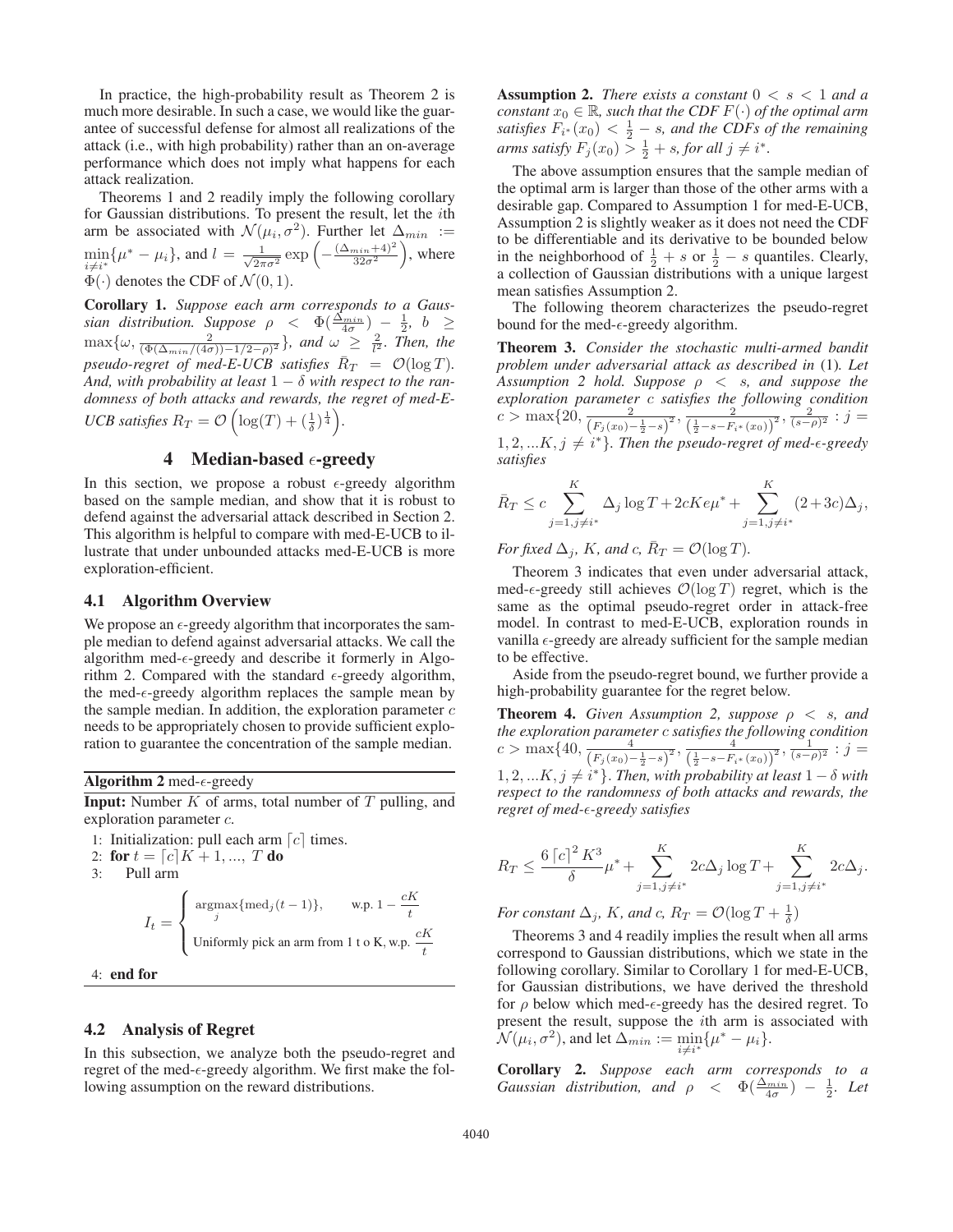$c$  > max $\{10, \frac{1}{\left(\Phi\left(\frac{\Delta_{min}}{2\sigma}\right) - \Phi\left(\frac{\Delta_{min}}{4\sigma}\right)\right)^2}, \frac{1}{\left(\Phi\left(\frac{\Delta_{min}}{4\sigma}\right) - \frac{1}{2} - \rho\right)^2}\}.$ Then, the pseudo-regret of med- $\epsilon$ -greedy satisfies  $\bar{R}_T$  =

 $\mathcal{O}(\log T)$ . *Furthermore, with probability at least*  $1 - \delta$  *with respect the randomness of both attacks and rewards, the regret of med-* $\epsilon$ -greedy satisfies  $R_T = \mathcal{O}(\log T + \frac{1}{\delta})$ .

# 5 Experiments

### 5.1 Comparison among Algorithms

In this subsection, we provide experiments to demonstrate that existing robust algorithms fail under the attack model considered here, whereas our two algorithms are successful.

In our experiment, we choose the number of arms to be 10. The reward distribution of the *i*th arm is  $\mathcal{N}(2i, 1)$  for  $i \in [K]$ . The attack probability is fixed to be  $\rho$  ( $\rho = 0.125$ ) and 0.3). The adversary generates an attack value  $\eta$  uniformly at random from the interval (0, 1800) if it attacks, and subtracts the clean reward by  $\eta$  if the optimal arm is pulled and adds to the clean reward otherwise. For each algorithm, each trial contains  $T = 10^5$  rounds, and the final results take the average of 20 Monte Carlo trials.

We first compare the performance of our med-E-UCB and med- $\epsilon$ -greedy with RUCB-MAB (Kapoor, Patel, and Kar 2019), EXP3 (Auer et al. 2002), and Cantoni UCB (Bubeck, Cesa-Bianchi, and Lugosi 2013). We also include (vanilla) UCB(Auer, Cesa-Bianchi, and Fischer 2002) and (vanilla)  $\epsilon$ -greedy (Auer, Cesa-Bianchi, and Fischer 2002) in the comparison for completeness. For med-E-UCB, we set  $b = 4, \omega = 4$ , and  $G = 10^3$ . For med- $\epsilon$ -greedy, we set  $c = 10$ . Other parameters are set as suggested by the original references. It can be seen from Figure 2 that our med-E-UCB and med- $\epsilon$ -greedy algorithms significantly outperform the other algorithms with respect to the average regret. It is also clear that only our med-E-UCB and med- $\epsilon$ -greedy algorithms have logarithmically increasing regret, whereas all other algorithms suffer linearly increasing regret. Between our two algorithms, med-E-UCB performs slightly better than med- $\epsilon$ -greedy. This implies that the med-E-UCB is more exploration efficient than med- $\epsilon$ -greedy. The same observations can also be made in Figure 3, where the performance metric is the percentage of pulling the optimal arm. Only our med-E-UCB and med- $\epsilon$ -greedy algorithms asymptotically approaches 100% optimal arm selection rate.



Figure 2: Comparison of regret among algorithms



Figure 3: Comparison of percentage of pulling the optimal arm among algorithms



Figure 4: Comparison of regret among algorithms



Figure 5: Comparison of percentage pulling of optimal arm among algorithms

We further note that as shown in Figures 2 and 3, RUCB-MAB in (Kapoor, Patel, and Kar 2019) does not defend against large valued attacks. This fact indicates that direct replacement of sample mean by sample median as in RUCB-MAB does not yield sufficiently robust performance. As a result, the diminishing periodic exploration in our med-E-UCB turns out to play a critical role in its successful defense.

We further compare the performance of our med-E-UCB and med- $\epsilon$ -greedy with a so-called  $\alpha$ -trimmed scheme (Bednar and Watt 1984), which is a very popular method in signal processing to deal with similar unbounded arbitrary attacks. The idea of such a scheme is to remove the top and bottom  $\alpha$  fraction of samples before calculating the sample mean in order to eliminate the influence of outliers. It can be seen from Figures 4 and 5 that med-E-UCB and med-  $\epsilon$ -greedy significantly outperform the  $\alpha$ -trimmed UCB and  $\alpha$ -trimmed  $\epsilon$ -greedy algorithms.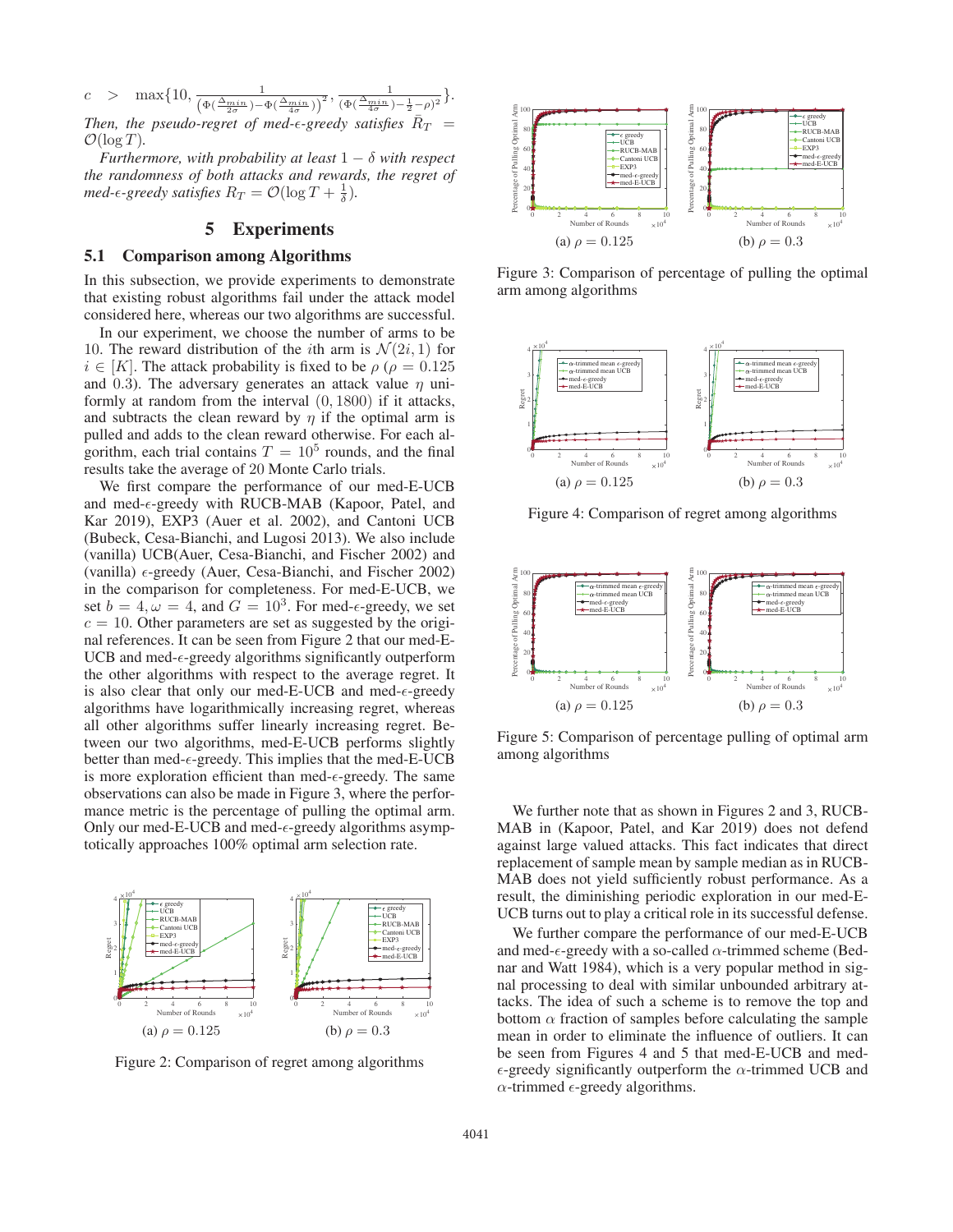### 5.2 Experiment over Cognitive Radio Testbed

In this subsection, we present experimental results over a wireless over-the-air radio testbed (Figure 6) to validate the performance of med-E-UCB and med- $\epsilon$ -greedy. The testbed models a pair of secondary users in a cognitive radio network opportunistically sharing spectrum resources with a primary user (not shown) while simultaneously defending against a stochastic adversarial jammer. We model the channel selection problem of the secondary users as a multiarmed bandit and use the channel signal to interference and noise ratio (SINR) as a measure of reward. The SINR is approximated using the inverse of error vector magnitude, which has a linear relationship for the range of signal powers we measure in the software defined radio (SDR). The transmitted packet signal power is constant throughout the experiment so that lower noise channels have a greater SINR compared with noisier channels which have a lower SINR. We model our unbounded adversary according to (1). If the adversary attacks, a fixed power noise jamming attack is placed over top the secondary user signal packet, significantly reducing SINR by 40dB (i.e, 4 orders of magnitude). Each radio node uses an Ettus Research Universal Software Radio Peripheral (USRP) B200 Software Defined Radio (SDR).



Figure 6: Cognitive radio testbed hardware setup. The receive node (RX) selects a channel according to its assigned policy and communicates the selected channel to the transmit node (TX) via an ACK channel. TX transmits a 500 kHz bandwidth QPSK signal in the 1.2 GHz UHF band. RX receives a reward based on the selected channel conditions.

We center our experiment in the 1.2 GHz UHF frequency band across a 5 MHz RF bandwidth. Channel SINR is controlled using an additional USRP to transmit frequency varying noise to create five contiguous 500 kHz channels centered between 1200 MHz and 1202 MHz (Figure 7). The rewards of the 5 channels without adversarial perturbation are normally distributed with mean SINR of [41, 37, 35, 31, 28] dB and unit variance. Mean SINR of adversarially attacked rounds range between 5 to 10 dB. We use identical parameters as our simulations from Section 5.1, with  $c = 10$  for med- $\epsilon$ -greedy and  $b = 4$ ,  $\omega = 4$ , for med-E-UCB. Similarly, the attack probabilities are fixed to be  $\rho$  which equals either 0.125 or 0.3. Due to hardware timing constraints, rounds occur at 2-second intervals. So we reduce the total number of rounds  $T = 2000$  for each experiment and set  $G = 200$  for med-E-UCB.



Figure 7: Example spectrogram of received data. Five individual 500 kHz channels are available for selection between center frequencies 1200 MHz and 1202 MHz with increasing amounts of background noise. Data transmission are sent every 2-seconds indicated by thin red data packets. Some proportion of data transmissions are overlaid with thicker red bars, indicating an adversarial attack.



Figure 8: Comparison of regret among algorithms



Figure 9: Comparison of percentage of pulling the optimal arm among algorithms

The experiment results are illustrated in Figures 8 and 9, which indicate that med-E-UCB and med- $\epsilon$ -greedy achieve logarithmic regret compared with other algorithms including RUCB-MAB as well as mean UCB and mean  $\epsilon$ -greedy. Similarly, our algorithms both eventually converge to a 100% pull rate of the optimal arm.

# 6 Conclusion

In this work, we proposed two median-based bandit algorithms, which we show to be robust under probabilistic unbounded valued adversarial attacks. Our median-based